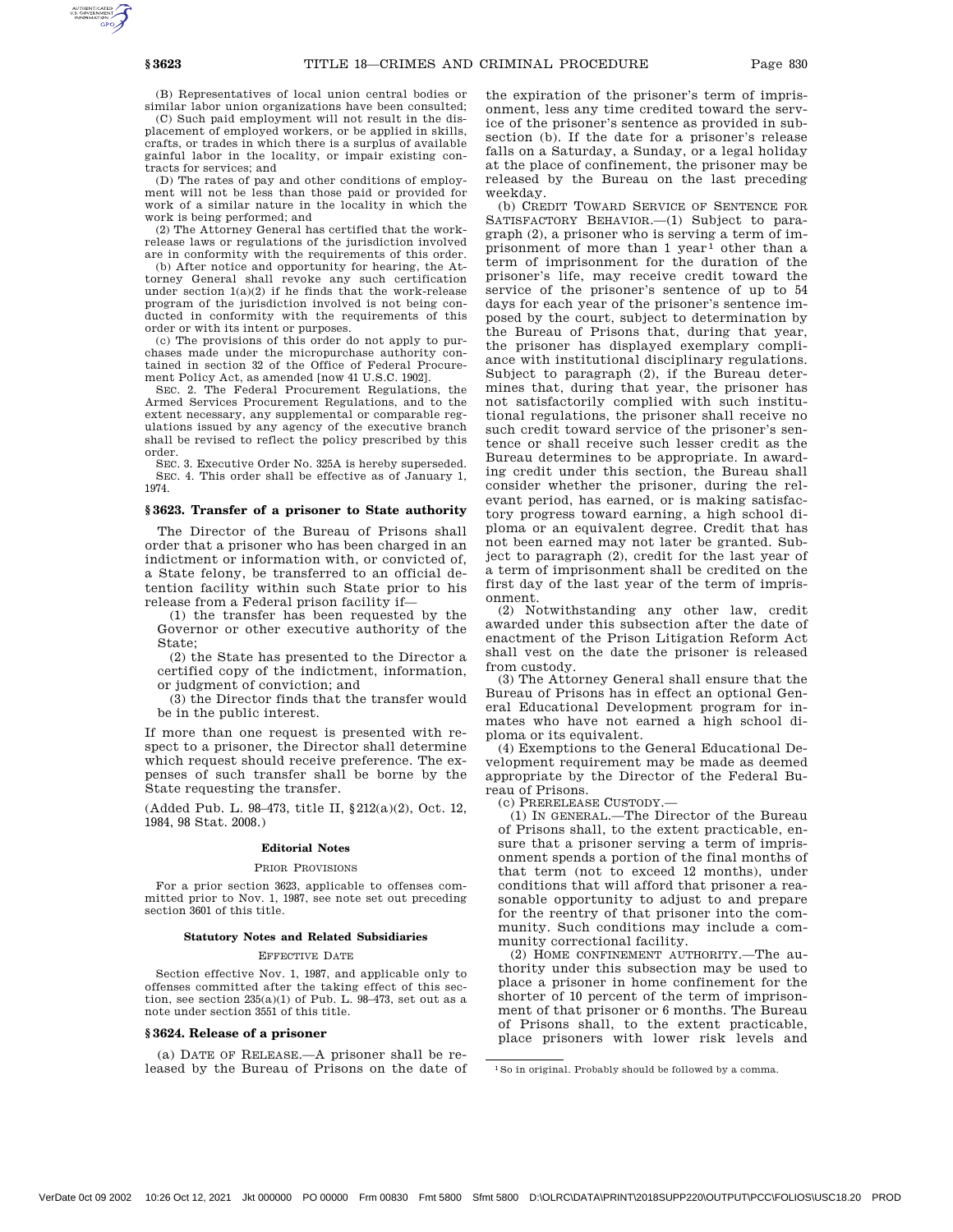lower needs on home confinement for the maximum amount of time permitted under this paragraph.

(3) ASSISTANCE.—The United States Probation System shall, to the extent practicable, offer assistance to a prisoner during prerelease custody under this subsection.

(4) NO LIMITATIONS.—Nothing in this subsection shall be construed to limit or restrict the authority of the Director of the Bureau of Prisons under section 3621.

(5) REPORTING.—Not later than 1 year after the date of the enactment of the Second Chance Act of 2007 (and every year thereafter), the Director of the Bureau of Prisons shall transmit to the Committee on the Judiciary of the Senate and the Committee on the Judiciary of the House of Representatives a report describing the Bureau's utilization of community corrections facilities. Each report under this paragraph shall set forth the number and percentage of Federal prisoners placed in community corrections facilities during the preceding year, the average length of such placements, trends in such utilization, the reasons some prisoners are not placed in community corrections facilities, and number of prisoners not being placed in community corrections facilities for each reason set forth, and any other information that may be useful to the committees in determining if the Bureau is utilizing community corrections facilities in an effective manner.

(6) ISSUANCE OF REGULATIONS.—The Director of the Bureau of Prisons shall issue regulations pursuant to this subsection not later than 90 days after the date of the enactment of the Second Chance Reauthorization Act of 2018, which shall ensure that placement in a community correctional facility by the Bureau of Prisons is—

(A) conducted in a manner consistent with section 3621(b) of this title;

(B) determined on an individual basis; and (C) of sufficient duration to provide the greatest likelihood of successful reintegration into the community.

(d) ALLOTMENT OF CLOTHING, FUNDS, AND TRANSPORTATION.—Upon the release of a prisoner on the expiration of the prisoner's term of imprisonment, the Bureau of Prisons shall furnish the prisoner with—

(1) suitable clothing;

(2) an amount of money, not more than \$500, determined by the Director to be consistent with the needs of the offender and the public interest, unless the Director determines that the financial position of the offender is such that no sum should be furnished; and

(3) transportation to the place of the prisoner's conviction, to the prisoner's bona fide residence within the United States, or to such other place within the United States as may be authorized by the Director.

(e) SUPERVISION AFTER RELEASE.—A prisoner whose sentence includes a term of supervised release after imprisonment shall be released by the Bureau of Prisons to the supervision of a probation officer who shall, during the term imposed, supervise the person released to the degree warranted by the conditions specified by the sentencing court. The term of supervised release commences on the day the person is released from imprisonment and runs concurrently with any Federal, State, or local term of probation or supervised release or parole for another offense to which the person is subject or becomes subject during the term of supervised release. A term of supervised release does not run during any period in which the person is imprisoned in connection with a conviction for a Federal, State, or local crime unless the imprisonment is for a period of less than 30 consecutive days. Upon the release of a prisoner by the Bureau of Prisons to supervised release, the Bureau of Prisons shall notify such prisoner, verbally and in writing, of the requirement that the prisoner adhere to an installment schedule, not to exceed 2 years except in special circumstances, to pay for any fine imposed for the offense committed by such prisoner, and of the consequences of failure to pay such fines under sections 3611 through 3614 of this title.

(f) MANDATORY FUNCTIONAL LITERACY REQUIRE-MENT.—

(1) The Attorney General shall direct the Bureau of Prisons to have in effect a mandatory functional literacy program for all mentally capable inmates who are not functionally literate in each Federal correctional institution within 6 months from the date of the enactment of this Act.

(2) Each mandatory functional literacy program shall include a requirement that each inmate participate in such program for a mandatory period sufficient to provide the inmate with an adequate opportunity to achieve functional literacy, and appropriate incentives which lead to successful completion of such programs shall be developed and implemented. (3) As used in this section, the term ''func-

tional literacy'' means—

(A) an eighth grade equivalence in reading and mathematics on a nationally recognized standardized test;

(B) functional competency or literacy on a nationally recognized criterion-referenced test; or

(C) a combination of subparagraphs (A) and (B).

(4) Non-English speaking inmates shall be required to participate in an English-As-A-Second-Language program until they function at the equivalence of the eighth grade on a nationally recognized educational achievement test.

(5) The Chief Executive Officer of each institution shall have authority to grant waivers for good cause as determined and documented on an individual basis.

(g) PRERELEASE CUSTODY OR SUPERVISED RE-LEASE FOR RISK AND NEEDS ASSESSMENT SYSTEM PARTICIPANTS.—

(1) ELIGIBLE PRISONERS.—This subsection applies in the case of a prisoner (as such term is defined in section 3635) who—

(A) has earned time credits under the risk and needs assessment system developed under subchapter D (referred to in this subsection as the ''System'') in an amount that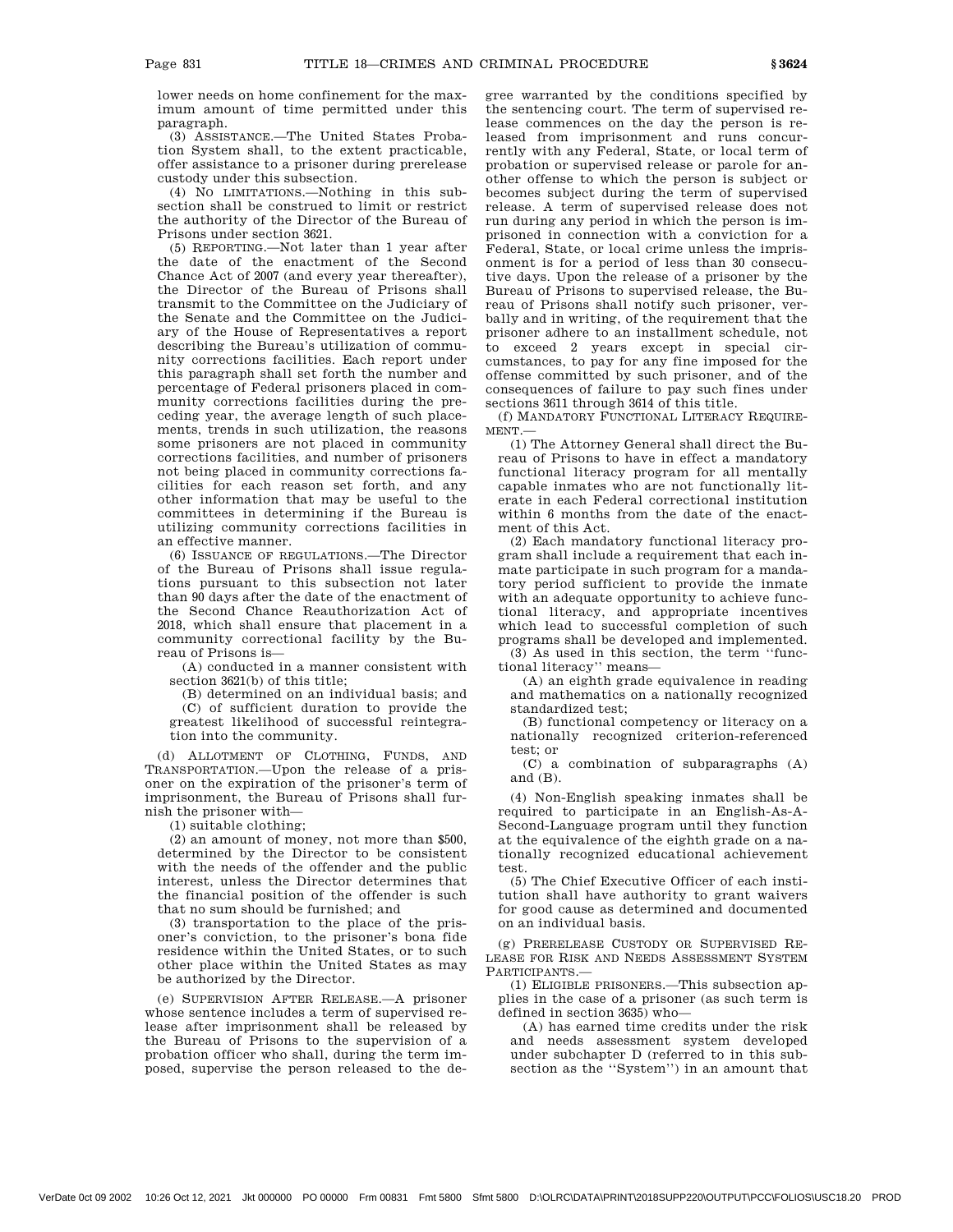is equal to the remainder of the prisoner's imposed term of imprisonment;

(B) has shown through the periodic risk reassessments a demonstrated recidivism risk reduction or has maintained a minimum or low recidivism risk, during the prisoner's term of imprisonment;

(C) has had the remainder of the prisoner's imposed term of imprisonment computed under applicable law; and

 $(D)(i)$  in the case of a prisoner being placed in prerelease custody, the prisoner—

(I) has been determined under the System to be a minimum or low risk to recidivate pursuant to the last 2 reassessments of the prisoner; or

(II) has had a petition to be transferred to prerelease custody or supervised release approved by the warden of the prison, after the warden's determination that—

(aa) the prisoner would not be a danger to society if transferred to prerelease custody or supervised release;

(bb) the prisoner has made a good faith effort to lower their recidivism risk through participation in recidivism reduction programs or productive activities; and

(cc) the prisoner is unlikely to recidivate; or

(ii) in the case of a prisoner being placed in supervised release, the prisoner has been determined under the System to be a minimum or low risk to recidivate pursuant to the last reassessment of the prisoner.

(2) TYPES OF PRERELEASE CUSTODY.—A prisoner shall be placed in prerelease custody as follows:

(A) HOME CONFINEMENT.—

(i) IN GENERAL.—A prisoner placed in prerelease custody pursuant to this subsection who is placed in home confinement shall—

(I) be subject to 24-hour electronic monitoring that enables the prompt identification of the prisoner, location, and time, in the case of any violation of subclause (II);

(II) remain in the prisoner's residence, except that the prisoner may leave the prisoner's home in order to, subject to the approval of the Director of the Bureau of Prisons—

(aa) perform a job or job-related activities, including an apprenticeship, or participate in job-seeking activities;

(bb) participate in evidence-based recidivism reduction programming or productive activities assigned by the System, or similar activities;

(cc) perform community service;

(dd) participate in crime victim restoration activities;

(ee) receive medical treatment;

(ff) attend religious activities; or

(gg) participate in other family-related activities that facilitate the prisoner's successful reentry such as a family funeral, a family wedding, or to visit a family member who is seriously ill; and

(III) comply with such other conditions as the Director determines appropriate.

(ii) ALTERNATE MEANS OF MONITORING.—If the electronic monitoring of a prisoner described in clause (i)(I) is infeasible for technical or religious reasons, the Director of the Bureau of Prisons may use alternative means of monitoring a prisoner placed in home confinement that the Director determines are as effective or more effective than the electronic monitoring described in clause  $(i)(I)$ .

(iii) MODIFICATIONS.—The Director of the Bureau of Prisons may modify the conditions described in clause (i) if the Director determines that a compelling reason exists to do so, and that the prisoner has demonstrated exemplary compliance with such conditions.

(iv) DURATION.—Except as provided in paragraph (4), a prisoner who is placed in home confinement shall remain in home confinement until the prisoner has served not less than 85 percent of the prisoner's imposed term of imprisonment.

(B) RESIDENTIAL REENTRY CENTER.—A prisoner placed in prerelease custody pursuant to this subsection who is placed at a residential reentry center shall be subject to such conditions as the Director of the Bureau of Prisons determines appropriate.

(3) SUPERVISED RELEASE.—If the sentencing court included as a part of the prisoner's sentence a requirement that the prisoner be placed on a term of supervised release after imprisonment pursuant to section 3583, the Director of the Bureau of Prisons may transfer the prisoner to begin any such term of supervised release at an earlier date, not to exceed 12 months, based on the application of time credits under section 3632.

(4) DETERMINATION OF CONDITIONS.—In determining appropriate conditions for prisoners placed in prerelease custody pursuant to this subsection, the Director of the Bureau of Prisons shall, to the extent practicable, provide that increasingly less restrictive conditions shall be imposed on prisoners who demonstrate continued compliance with the conditions of such prerelease custody, so as to most effectively prepare such prisoners for reentry.

(5) VIOLATIONS OF CONDITIONS.—If a prisoner violates a condition of the prisoner's prerelease custody, the Director of the Bureau of Prisons may impose such additional conditions on the prisoner's prerelease custody as the Director of the Bureau of Prisons determines appropriate, or revoke the prisoner's prerelease custody and require the prisoner to serve the remainder of the term of imprisonment to which the prisoner was sentenced, or any portion thereof, in prison. If the violation is nontechnical in nature, the Director of the Bureau of Prisons shall revoke the prisoner's prerelease custody.

(6) ISSUANCE OF GUIDELINES.—The Attorney General, in consultation with the Assistant Director for the Office of Probation and Pretrial Services, shall issue guidelines for use by the Bureau of Prisons in determining—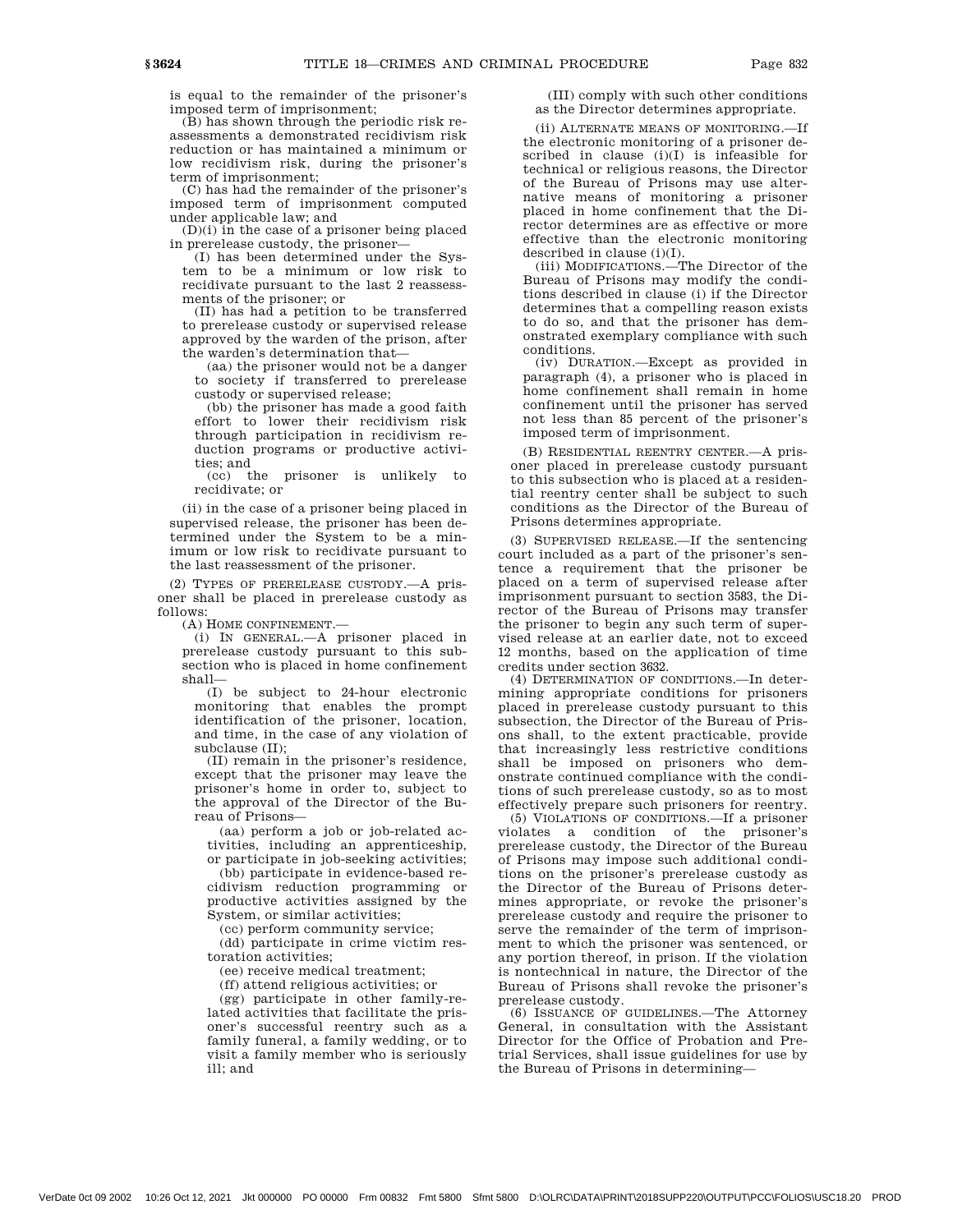(A) the appropriate type of prerelease custody or supervised release and level of supervision for a prisoner placed on prerelease custody pursuant to this subsection; and

(B) consequences for a violation of a condition of such prerelease custody by such a prisoner, including a return to prison and a reassessment of evidence-based recidivism risk level under the System.

(7) AGREEMENTS WITH UNITED STATES PROBA-TION AND PRETRIAL SERVICES.—The Director of the Bureau of Prisons shall, to the greatest extent practicable, enter into agreements with United States Probation and Pretrial Services to supervise prisoners placed in home confinement under this subsection. Such agreements shall—

(A) authorize United States Probation and Pretrial Services to exercise the authority granted to the Director pursuant to paragraphs (3) and (4); and

(B) take into account the resource requirements of United States Probation and Pretrial Services as a result of the transfer of Bureau of Prisons prisoners to prerelease custody or supervised release.

(8) ASSISTANCE.—United States Probation and Pretrial Services shall, to the greatest extent practicable, offer assistance to any prisoner not under its supervision during prerelease custody under this subsection.

(9) MENTORING, REENTRY, AND SPIRITUAL SERVICES.—Any prerelease custody into which a prisoner is placed under this subsection may not include a condition prohibiting the prisoner from receiving mentoring, reentry, or spiritual services from a person who provided such services to the prisoner while the prisoner was incarcerated, except that the warden of the facility at which the prisoner was incarcerated may waive the requirement under this paragraph if the warden finds that the provision of such services would pose a significant security risk to the prisoner, persons who provide such services, or any other person. The warden shall provide written notice of any such waiver to the person providing such services and to the prisoner.

(10) TIME LIMITS INAPPLICABLE.—The time limits under subsections (b) and (c) shall not apply to prerelease custody under this subsection.

(11) PRERELEASE CUSTODY CAPACITY.—The Director of the Bureau of Prisons shall ensure there is sufficient prerelease custody capacity to accommodate all eligible prisoners.

(Added Pub. L. 98–473, title II, §212(a)(2), Oct. 12, 1984, 98 Stat. 2008; amended Pub. L. 99–646, §§16(a), 17(a), Nov. 10, 1986, 100 Stat. 3595; Pub. L. 101–647, title XXIX, §§2902(a), 2904, Nov. 29, 1990, 104 Stat. 4913; Pub. L. 103–322, title II, §§20405, 20412, Sept. 13, 1994, 108 Stat. 1825, 1828; Pub. L. 104–66, title I, §1091(c), Dec. 21, 1995, 109 Stat. 722; Pub. L. 104–134, title I, §101[(a)] [title VIII, §809(c)], Apr. 26, 1996, 110 Stat. 1321, 1321-76; renumbered title I, Pub. L. 104–140, §1(a), May 2, 1996, 110 Stat. 1327; Pub. L. 110–177, title V, §505, Jan. 7, 2008, 121 Stat. 2542; Pub. L. 110–199, title II, §251(a), Apr. 9, 2008, 122 Stat. 692; Pub. L. 115–391, title I, §102(b)(1), title V, §504(c), title VI, §602, Dec. 21, 2018, 132 Stat. 5210, 5233, 5238.)

#### **Editorial Notes**

### REFERENCES IN TEXT

The date of enactment of the Prison Litigation Reform Act, referred to in subsec. (b)(2), probably means the date of enactment of the Prison Litigation Reform Act of 1995, section 101[(a)] [title VIII] of Pub. L. 104–134, which was approved Apr. 26, 1996.

The date of the enactment of the Second Chance Act of 2007, referred to in subsec. (c)(5), is the date of enactment of Pub. L. 110–199, which was approved Apr. 9, 2008.

The date of the enactment of the Second Chance Reauthorization Act of 2018, referred to in subsec. (c)(6), is the date of enactment of title V of Pub. L. 115–391, which was approved Dec. 21, 2018.

The date of the enactment of this Act, referred to in subsec. (f)(1), probably means the date of enactment of Pub. L. 101–647, which enacted subsec. (f) and was approved Nov. 29, 1990.

### PRIOR PROVISIONS

For a prior section 3624, applicable to offenses committed prior to Nov. 1, 1987, see note set out preceding section 3601 of this title.

### **AMENDMENTS**

2018—Subsec. (b)(1). Pub. L. 115–391, §102(b)(1)(A), substituted ''of up to 54 days for each year of the prisoner's sentence imposed by the court," for ", beyond the time served, of up to 54 days at the end of each year of the prisoner's term of imprisonment, beginning at the end of the first year of the term,'' and ''credit for the last year of a term of imprisonment shall be credited on the first day of the last year of the term of imprisonment'' for ''credit for the last year or portion of a year of the term of imprisonment shall be prorated and credited within the last six weeks of the sentence''.

Subsec. (c)(2). Pub. L. 115–391, §602, inserted at end ''The Bureau of Prisons shall, to the extent practicable, place prisoners with lower risk levels and lower needs on home confinement for the maximum amount of time permitted under this paragraph.''

Subsec. (c)(5). Pub. L. 115–391, §504(c)(1), inserted ", and number of prisoners not being placed in community corrections facilities for each reason set forth'' before ", and any other information"

Subsec. (c)(6). Pub. L. 115–391, §504(c)(2), substituted ''the Second Chance Reauthorization Act of 2018'' for ''the Second Chance Act of 2007'' in introductory provisions.

Subsec. (g). Pub. L. 115–391, §102(b)(1)(B), added subsec.  $(g)$ .

2008—Subsec. (c). Pub. L. 110–199 amended subsec. (c) generally. Prior to amendment, text read as follows: ''The Bureau of Prisons shall, to the extent practicable, assure that a prisoner serving a term of imprisonment spends a reasonable part, not to exceed six months, of the last 10 per centum of the term to be served under conditions that will afford the prisoner a reasonable opportunity to adjust to and prepare for the prisoner's reentry into the community. The authority provided by this subsection may be used to place a prisoner in home confinement. The United States Probation System shall, to the extent practicable, offer assistance to a prisoner during such pre-release custody.

Subsec. (e). Pub. L. 110–177 substituted ''Upon the release of a prisoner by the Bureau of Prisons to supervised release, the Bureau of Prisons shall notify such prisoner, verbally and in writing, of the requirement that the prisoner adhere to an installment schedule, not to exceed 2 years except in special circumstances, to pay for any fine imposed for the offense committed by such prisoner, and of the consequences of failure to pay such fines under sections 3611 through 3614 of this title.'' for ''No prisoner shall be released on supervision unless such prisoner agrees to adhere to an installment schedule, not to exceed two years except in special circumstances, to pay for any fine imposed for the offense committed by such prisoner.''